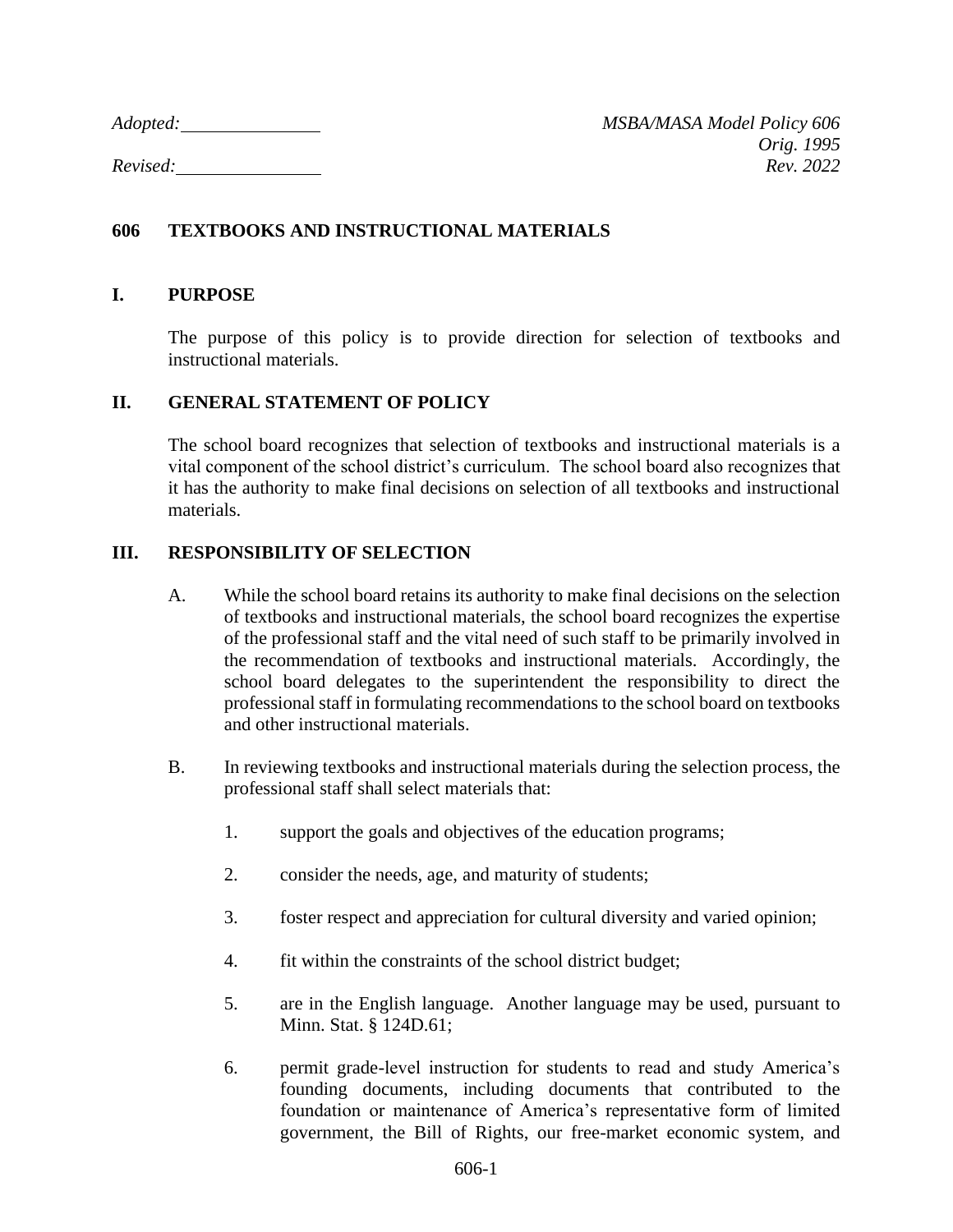patriotism; and

- 7. do not censor or restrain instruction in American or Minnesota state history or heritage based on religious references in original source documents, writings, speeches, proclamations, or records.
- C. The superintendent shall be responsible for developing procedures and guidelines to establish an orderly process for the review and recommendation of textbooks and other instructional materials by the professional staff. Such procedures and guidelines shall provide opportunity for input and consideration of the views of students, parents, and other interested members of the school district community. This procedure shall be coordinated with the school district's curriculum development effort and may utilize advisory committees.

## **IV. SELECTION OF TEXTBOOKS AND OTHER INSTRUCTIONAL MATERIALS**

- A. The superintendent shall be responsible for keeping the school board informed of progress on the part of staff and others involved in the textbook and other instructional materials review and selection process.
- B. The superintendent shall present a recommendation to the school board on the selection of textbooks and other instructional materials after completion of the review process as outlined in this policy.

## **V. RECONSIDERATION OF TEXTBOOKS OR OTHER INSTRUCTIONAL MATERIALS**

- A. The school board recognizes differences of opinion on the part of some members of the school district community relating to certain areas of the instruction program. Interested persons may request an opportunity to review materials and submit a request for reconsideration of the use of certain textbooks or instructional materials.
- B. The superintendent shall be responsible for the development of guidelines and procedures to identify the steps to be followed to seek reconsideration of textbooks or other instructional materials.
- C. The superintendent shall present a procedure to the school board for review and approval regarding reconsideration of textbooks or other instructional materials. When approved by the school board, such procedure shall be an addendum to this policy.

| <b>Legal References:</b> | Minn. Stat. § 120A.22, Subd. 9 (Compulsory Instruction – Knowledge and<br>Skills) |
|--------------------------|-----------------------------------------------------------------------------------|
|                          | Minn. Stat. § 120B.235 (American Heritage Education)                              |
|                          | Minn. Stat. § 123B.02, Subd. 2 (General Powers of Independent School              |
|                          | Districts)                                                                        |
|                          | Minn. Stat. § 123B.09, Subd. 8 (School Board Responsibilities)                    |